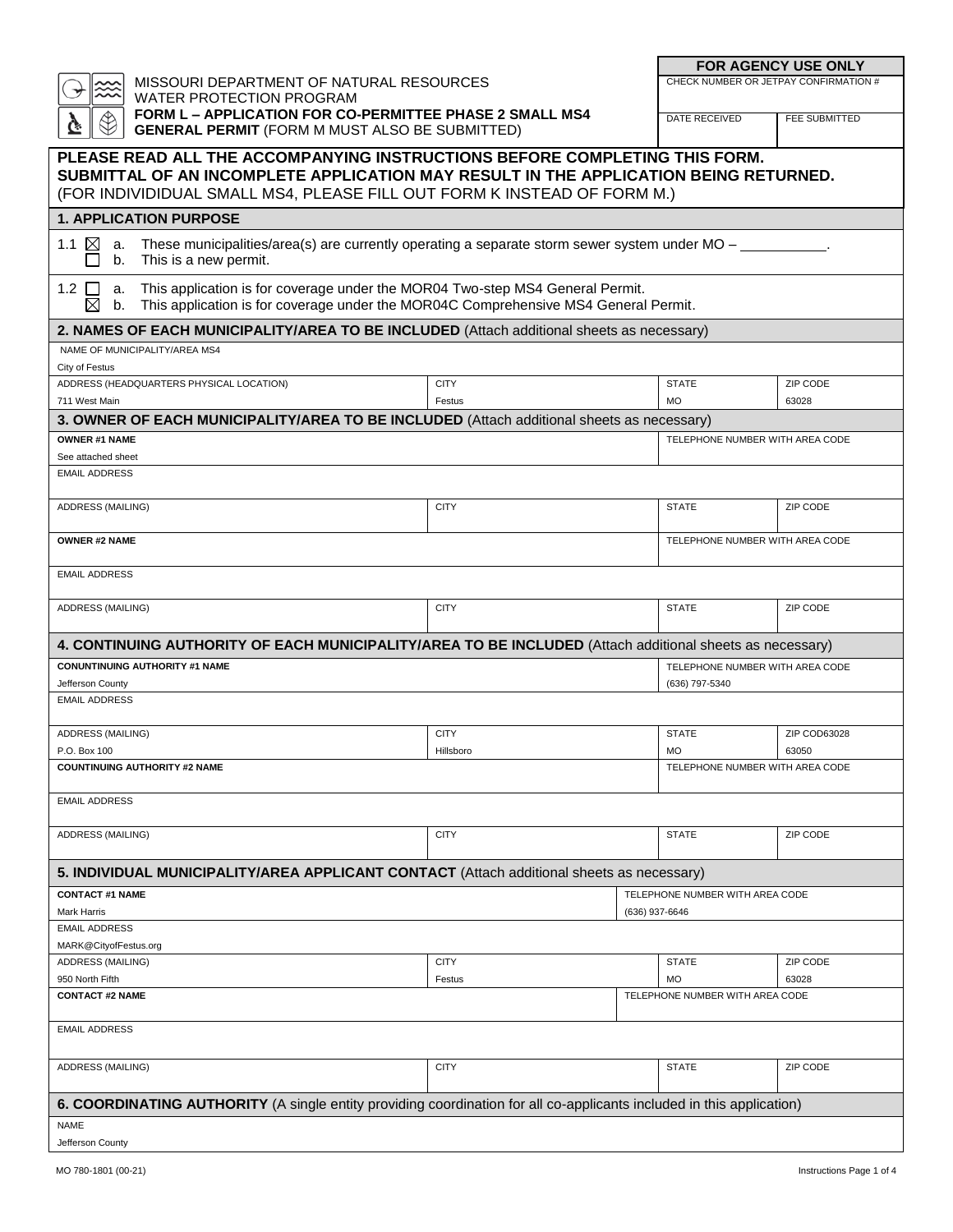| ADDRESS (MAILING)                                                                                                                                                                                                                                                                                                                                                                                                                                                                                                                                                                                                                                                 |                                                                                                                                    | <b>CITY</b> |                                           | <b>STATE</b>   |                                | ZIP CODE |
|-------------------------------------------------------------------------------------------------------------------------------------------------------------------------------------------------------------------------------------------------------------------------------------------------------------------------------------------------------------------------------------------------------------------------------------------------------------------------------------------------------------------------------------------------------------------------------------------------------------------------------------------------------------------|------------------------------------------------------------------------------------------------------------------------------------|-------------|-------------------------------------------|----------------|--------------------------------|----------|
| P.O. Box 100                                                                                                                                                                                                                                                                                                                                                                                                                                                                                                                                                                                                                                                      |                                                                                                                                    | Hillsboro   |                                           | <b>MO</b>      |                                | 63050    |
|                                                                                                                                                                                                                                                                                                                                                                                                                                                                                                                                                                                                                                                                   | 7. COORDINATING AUTHORITY CONTACT PERSON                                                                                           |             |                                           |                |                                |          |
| <b>NAME</b>                                                                                                                                                                                                                                                                                                                                                                                                                                                                                                                                                                                                                                                       |                                                                                                                                    |             |                                           |                | TELEPHONE WITH AREA CODE       |          |
| Michael Cook                                                                                                                                                                                                                                                                                                                                                                                                                                                                                                                                                                                                                                                      |                                                                                                                                    |             |                                           | (636) 797-6318 |                                |          |
| <b>TITLE</b>                                                                                                                                                                                                                                                                                                                                                                                                                                                                                                                                                                                                                                                      |                                                                                                                                    |             |                                           |                |                                |          |
| Stormwater Manager<br><b>E-MAIL ADDRESS</b>                                                                                                                                                                                                                                                                                                                                                                                                                                                                                                                                                                                                                       |                                                                                                                                    |             |                                           |                |                                |          |
| mcook@jeffcomo.org                                                                                                                                                                                                                                                                                                                                                                                                                                                                                                                                                                                                                                                |                                                                                                                                    |             |                                           |                |                                |          |
|                                                                                                                                                                                                                                                                                                                                                                                                                                                                                                                                                                                                                                                                   | 8. REPRESENTATIVE STORMWATER OUTFALLS FOR EACH MUNICIPALITY/ AREA (Attach additional sheets as necessary)                          |             |                                           |                |                                |          |
|                                                                                                                                                                                                                                                                                                                                                                                                                                                                                                                                                                                                                                                                   |                                                                                                                                    |             |                                           |                |                                |          |
| Outfall<br><b>Number</b>                                                                                                                                                                                                                                                                                                                                                                                                                                                                                                                                                                                                                                          | <b>Legal Description</b>                                                                                                           |             | <b>GPS Coordinates</b><br>(specify units) |                | Receiving<br><b>Water Body</b> |          |
|                                                                                                                                                                                                                                                                                                                                                                                                                                                                                                                                                                                                                                                                   | Qtr 1 ___ 1/4 Qtr 2 ___ 1/4 Sec. ___ T ___ R ___                                                                                   |             |                                           |                |                                |          |
|                                                                                                                                                                                                                                                                                                                                                                                                                                                                                                                                                                                                                                                                   | Qtr 1 ___ 1/4 Qtr 2 ___ 1/4 Sec. ___ T ___ R ___                                                                                   |             |                                           |                |                                |          |
|                                                                                                                                                                                                                                                                                                                                                                                                                                                                                                                                                                                                                                                                   | Qtr 1 ___ 1/4 Qtr 2 ___ 1/4 Sec. ___ T ___ R ___                                                                                   |             |                                           |                |                                |          |
|                                                                                                                                                                                                                                                                                                                                                                                                                                                                                                                                                                                                                                                                   | Qtr 1 ___ 1/4 Qtr 2 ___ 1/4 Sec. ___ T ___ R ___                                                                                   |             |                                           |                |                                |          |
|                                                                                                                                                                                                                                                                                                                                                                                                                                                                                                                                                                                                                                                                   | 9. ADDITIONAL MUNICIPALITY/ AREA INFORMATION                                                                                       |             |                                           |                |                                |          |
| Attach a topographic map (or other map if a topographic map is unavailable) extending one mile beyond the property boundaries of the<br>Regulated MS4 showing the location of the municipality/area in relation to the local road system. Indicate on the map the<br>municipality/area boundaries, the receiving stream(s), and representative stormwater outfalls.                                                                                                                                                                                                                                                                                               |                                                                                                                                    |             |                                           |                |                                |          |
| <b>10. FEES</b>                                                                                                                                                                                                                                                                                                                                                                                                                                                                                                                                                                                                                                                   |                                                                                                                                    |             |                                           |                |                                |          |
|                                                                                                                                                                                                                                                                                                                                                                                                                                                                                                                                                                                                                                                                   | Permit fees may be paid by attaching a check, or online by credit card or eCheck through the JetPay system. For permit renewals of |             |                                           |                |                                |          |
|                                                                                                                                                                                                                                                                                                                                                                                                                                                                                                                                                                                                                                                                   | active permits, fees are invoiced annually via a separate request. Use the URL provided to access JetPay and make an online        |             |                                           |                |                                |          |
| payment:                                                                                                                                                                                                                                                                                                                                                                                                                                                                                                                                                                                                                                                          |                                                                                                                                    |             |                                           |                |                                |          |
| For new general permits (MOR): https://magic.collectorsolutions.com/magic-ui/payments/mo-natural-resources/604<br>$\bullet$                                                                                                                                                                                                                                                                                                                                                                                                                                                                                                                                       |                                                                                                                                    |             |                                           |                |                                |          |
|                                                                                                                                                                                                                                                                                                                                                                                                                                                                                                                                                                                                                                                                   | For modifications: https://magic.collectorsolutions.com/magic-ui/payments/mo-natural-resources/596                                 |             |                                           |                |                                |          |
|                                                                                                                                                                                                                                                                                                                                                                                                                                                                                                                                                                                                                                                                   | 11. ELECTRONIC DISCHARGE MONITORING REPORT (eDMR) SUBMISSION SYSTEM                                                                |             |                                           |                |                                |          |
| Electronic Discharge Monitoring Report (eDMR) Submission System. Per 40 CFR Part 127 National Pollutant Discharge<br>1.<br>Elimination System (NPDES) Electronic Reporting Rule, reporting of effluent limits and monitoring shall be submitted by the<br>permittee via an electronic system to ensure timely, complete, accurate, and nationally consistent set of data about the NPDES<br>program. All general permit covered facilities under this master general permit shall comply with the Department's requirements for<br>electronic reporting.<br>(a) Discharge Monitoring Reporting Requirements.                                                      |                                                                                                                                    |             |                                           |                |                                |          |
| (1) Registration to participate in the Department's eDMR system shall be completed before the first report is due.<br>Registration is done online through the Missouri Gateway for Environmental Management (MoGEM) online portal.<br>Information about the eDMR system can be found at https://dnr.mo.gov/env/wpp/edmr.htm and information about<br>MoGEM can be found at https://dnr.mo.gov/mogem/. The first user shall register as an Organization Official and the<br>association to the facility must be approved by the Department.<br>(2) The permittee must electronically submit compliance monitoring data via the eDMR system. In regards to Standard |                                                                                                                                    |             |                                           |                |                                |          |
|                                                                                                                                                                                                                                                                                                                                                                                                                                                                                                                                                                                                                                                                   | Conditions Part I, Section B, #7, the eDMR system is currently the only Department approved reporting method for this<br>permit.   |             |                                           |                |                                |          |
| Electronic Submissions. After successful account registration, to access the eDMR system use the following link in your web<br>(b)<br>browser: https://apps5.mo.gov/mogems/welcome.action. If you experience difficulties with using the eDMR system you may<br>contact edmr@dnr.mo.gov or call 855-789-3889 or 573-526-2082 for assistance.                                                                                                                                                                                                                                                                                                                      |                                                                                                                                    |             |                                           |                |                                |          |
| Waivers from Electronic Reporting.<br>(C)<br>(1) The permittee must electronically submit compliance monitoring data and reports unless a waiver is granted by the<br>Department in compliance with 40 CFR Part 127.                                                                                                                                                                                                                                                                                                                                                                                                                                              |                                                                                                                                    |             |                                           |                |                                |          |
| (2) The permittee may obtain a temporary or permanent electronic reporting waiver by first submitting an eDMR Waiver<br>Request Form (Form 780-2692): http://dnr.mo.gov/forms/780-2692-f.pdf, by contacting the appropriate permitting office or<br>emailing edmr@dnr.mo.gov. The Department will either approve or deny this electronic reporting waiver request within<br>120 calendar days of receipt.                                                                                                                                                                                                                                                         |                                                                                                                                    |             |                                           |                |                                |          |
|                                                                                                                                                                                                                                                                                                                                                                                                                                                                                                                                                                                                                                                                   | (3) Only permittees with an approved waiver request may submit monitoring data and reports on paper to the Department for          |             |                                           |                |                                |          |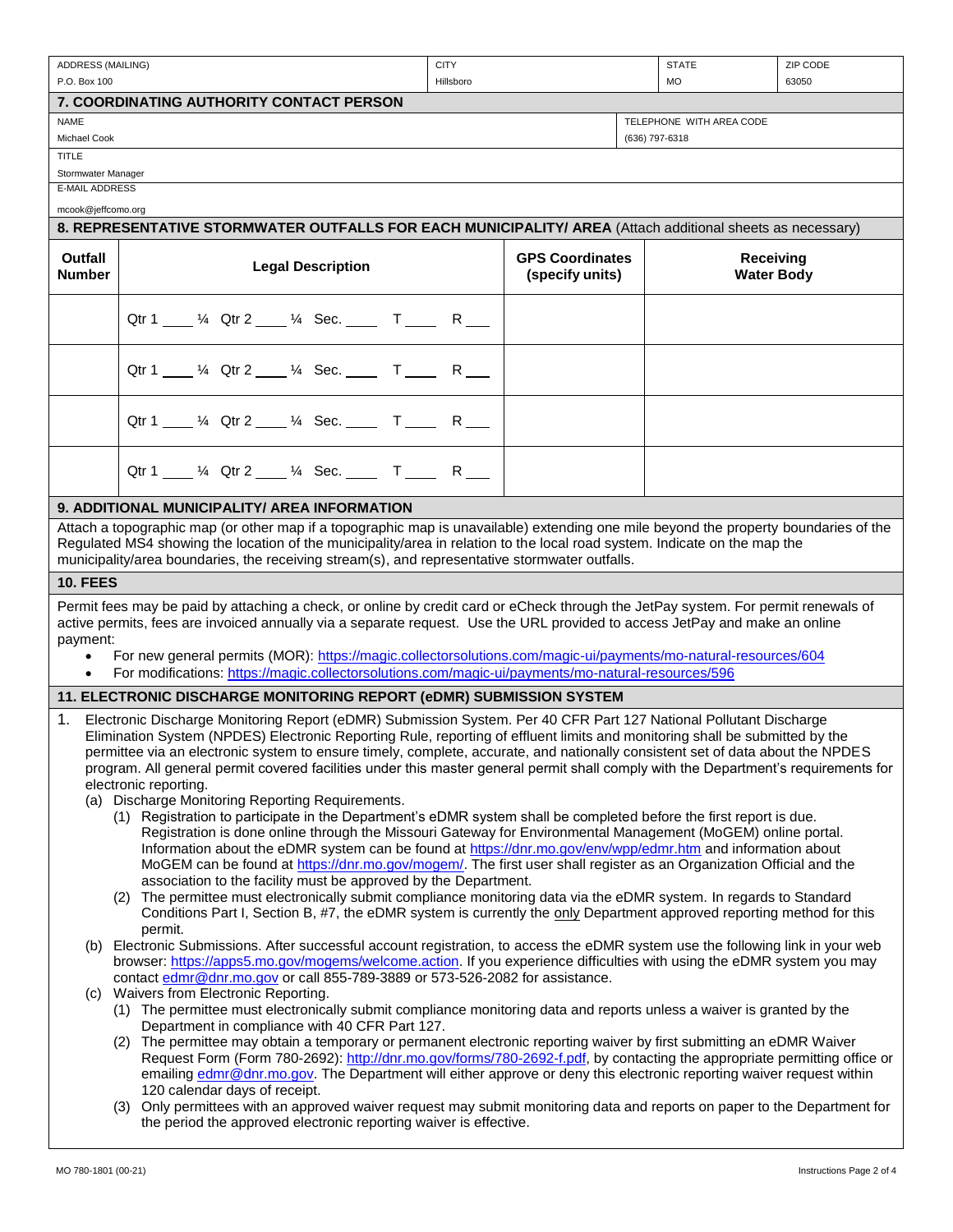| (d) Other actions. The following shall be submitted electronically after such a system has been made available by the |
|-----------------------------------------------------------------------------------------------------------------------|
| Department:                                                                                                           |

- (1) General Permit Applications/Notices of Intent to discharge (NOIs);
- (2) Notices of Termination (NOTs);
- (3) No Exposure Certifications (NOEs); and
- (4) Low Erosivity Waivers and Other Waivers from Stormwater Controls (LEWs).

| <b>12. CERTIFICATION</b>                                                                                                                                                                                                                                                                                                                                                                                                                                                                                                                                                                                                                                                    |                                 |  |  |
|-----------------------------------------------------------------------------------------------------------------------------------------------------------------------------------------------------------------------------------------------------------------------------------------------------------------------------------------------------------------------------------------------------------------------------------------------------------------------------------------------------------------------------------------------------------------------------------------------------------------------------------------------------------------------------|---------------------------------|--|--|
| I certify under penalty of law that this document and all attachments were prepared under my direction or supervision in accordance<br>with a system designed to assure that qualified personnel properly gather and evaluate the information submitted. Based on my inquiry<br>of the person or persons who manage the system, or those persons directly responsible for gathering the information, the information<br>submitted is, to the best of my knowledge and belief, true, accurate, and complete. I am aware that there are significant penalties for<br>submitting false information, including the possibility of fine and imprisonment for knowing violations. |                                 |  |  |
| NAME AND OFFICIAL TITLE (TYPE OR PRINT)                                                                                                                                                                                                                                                                                                                                                                                                                                                                                                                                                                                                                                     | TELEPHONE NUMBER WITH AREA CODE |  |  |
| <b>SIGNATURE</b>                                                                                                                                                                                                                                                                                                                                                                                                                                                                                                                                                                                                                                                            | <b>DATE SIGNED</b>              |  |  |
| Before mailing, please ensure all sections are complete and additional forms, if applicable, are included.                                                                                                                                                                                                                                                                                                                                                                                                                                                                                                                                                                  |                                 |  |  |

**Submitting an incomplete application may result in the application being returned.** 

HAVE YOU INCLUDED THE FOLLOWING?

 $\Box$  Appropriate fees  $\Box$  Map of boundaries

□ Form M <br>□ Additional sheets for Co-permittees

## **INSTRUCTIONS FOR COMPLETING FORM K - APPLICATION FOR CO-PERMITTEE SMALL MS4 GENERAL PERMIT**

- 1. Check which options are applicable.
- 2. Name of municipality/area to be permitted by what name is this area known locally? Examples: MSD Co-Permittee MS4, Boone County/ Columbia/ UMC MS4, etc. Give the street address of each municipality/area's headquarters.
- 3. Owner Owner of each municipality/area to be included in permit. Provide the legal name, mailing address, phone number, and email address of the owner. Correspondence will be mailed to the owner address listed on this application.
- 4. Continuing Authority A continuing authority is a company, business, entity or person(s) that will be operating the facility and/or ensuring compliance with the permit requirements. A continuing authority is not, however, an entity or individual that is contractually hired by the permittee to sample or operate and maintain the system for a defined time period, such as a certified operator or analytical laboratory. To access the regulatory requirement regarding continuing authority, 10 CSR 20-6.010(2), please visit [https://s1.sos.mo.gov/cmsimages/adrules/csr/current/10csr/10c20-](https://s1.sos.mo.gov/cmsimages/adrules/csr/current/10csr/10c20-6.pdf) [6.pdf.](https://s1.sos.mo.gov/cmsimages/adrules/csr/current/10csr/10c20-6.pdf) A continuing authority's name must be listed exactly as it appears on the Missouri Secretary of State's (SoS's) webpage: [https://bsd.sos.mo.gov/BusinessEntity/BESearch.aspx?SearchType=0,](https://bsd.sos.mo.gov/BusinessEntity/BESearch.aspx?SearchType=0) unless the continuing authority is an individual(s), government, or otherwise not required to register with the SoS.
- 5. Municipality Contact Provide the name, title, work phone number, and email address of a person who is thoroughly familiar with the operation of the MS4 program and with the facts reported in this application and who can be contacted by the Department.
- 6. Coordinating Authority- a single entity providing coordination for the co-permittees.
- 7. Coordinating Authority Contact Provide the name, title, work phone number, and email address of a person associated with the Coordinating Authority, who is thoroughly familiar with the operation of the MS4 program and with the facts reported in this application, and who can be contacted by the Department.
- 8. A stormwater outfall is the point(s) at which stormwater is discharged to a receiving stream. Outfall location(s) should be given in terms of the legal description. Sufficient information should be submitted so the stormwater outlet(s) may be located by Department staff. Receiving water(s) – the name of the first named receiving water body to which each stormwater discharge is directed.
- 9. A U.S. Geological Survey 1" = 2,000' scale map showing the municipality/area in relation to the local road systems and receiving water(s). U.S. Geological Survey topographic maps are available from the Department's Missouri Geologic Survey in Rolla, MO at 573-368-2100 or an aerial photograph with appropriate detail available from various